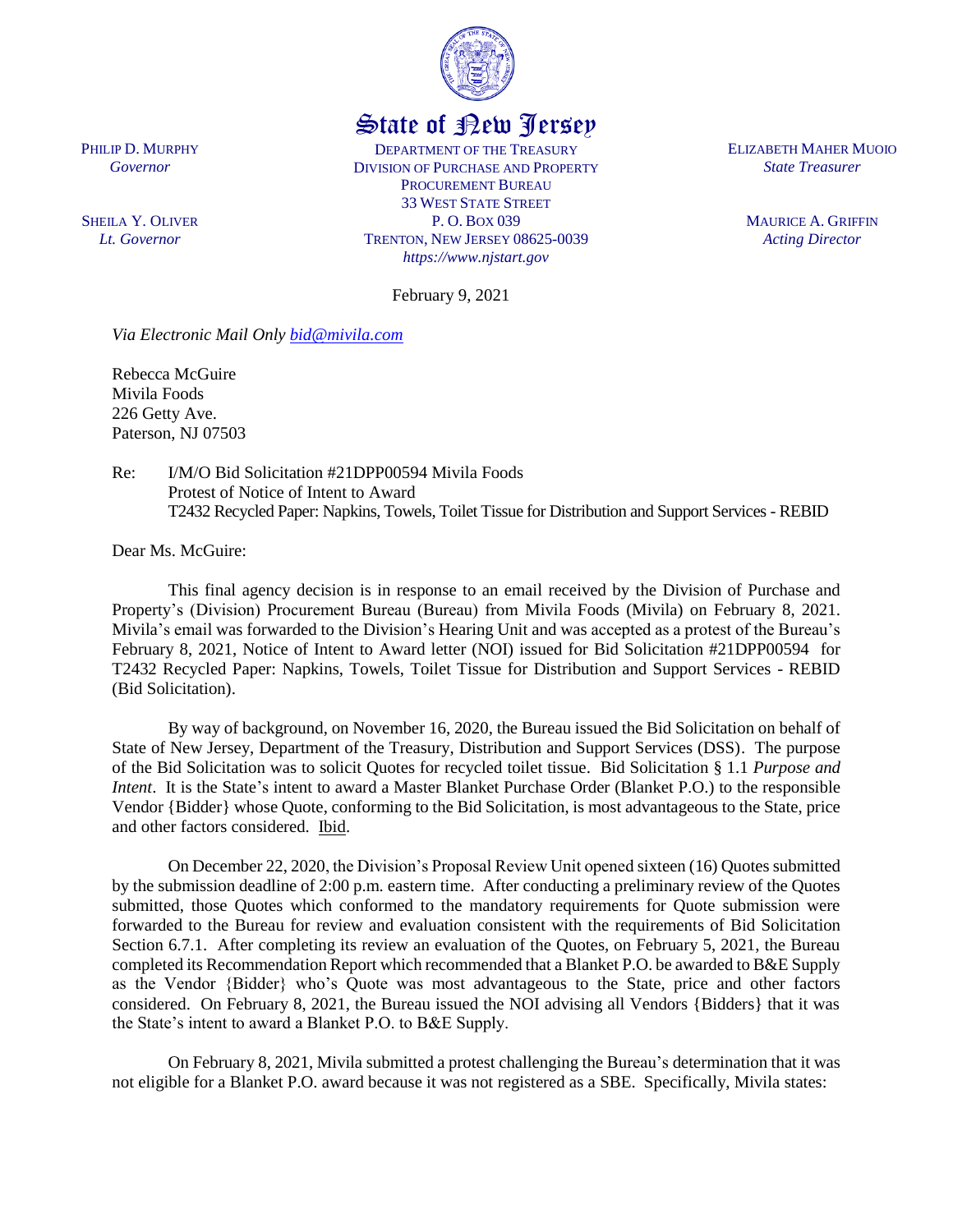Mivila Foods' bid was rejected due to the fact we aren't registered in NJSAVI. We are not a small business, therefore we are not in NJ SAVI. Are only small businesses permitted to submit bids to State of NJ? We have conducted business with the State before and this was never a requirement. We also did not check off that we were a small business. We would like to take part in the upcoming Frozen Entree bid so please help clarify.

In consideration of Mivila's protest, I have reviewed the record of this procurement, including the Bid Solicitation, Mivila's Quote and protest, the relevant statutes, regulations, and case law. This review of the record has provided me with the information necessary to determine the facts of this matter and to render an informed final agency decision on the merits of the protest. I set forth herein the Division's final agency decision.

While not all New Jersey procurements are designated for small business, a review of this Bid Solicitation reveals that the procurement was designated as a full Small Business Set-Aside in accordance with N.J.S.A. 52:32-17 et seq., commonly known as the Set-Aside Act for Small Businesses, Female Businesses, and Minority Businesses. Accordingly, the Bid Solicitation alerted Vendors {Bidders} to the requirement that they must be registered as Small Business Enterprise as of the Quote opening date to be eligible for a Blanket P.O award.

> Pursuant to the provisions of N.J.S.A. 52:32-17 and N.J.A.C. 17:13 this is a full Set-Aside Blanket P.O. for **Category I, II and III** for Small Businesses. The Vendor {Bidder} must be registered as a qualifying small business with the Division of Revenue and Enterprise Services, Small Business Registration and M/WBE Certification Services Unit by the date the Quote is received and opened.

[Bid Solicitation Section 4.4.1.4 *Small Business Set-Aside Blanket P.O.*]

In conducting the review of the submitted Quotes the Bureau consulted with the Division of Revenue and Enterprise Services (DORES), Small Business Registration and M/WBE Certification Services Unit and found that Mivila was not registered as a Small Business Enterprise in accordance with N.J.S.A. 52:32-17 et seq. and N.J.A.C. 17:13 et seq. N.J.S.A. 52:32-25 requires that "when a contract or portion thereof has been designated as a set-aside, invitations for bids shall be confined to businesses designated by the department as appropriate for the set-aside and bids from other bidders shall be rejected."

The Bureau's February 5, 2021 Recommendation Report states that the Bureau found that the Quote submitted by Mivila was non-responsive to the mandatory requirements of the Bid Solicitation because Mivila was not registered as a Small Business Enterprise (SBE) as of the Quote opening date and therefore, it was not eligible for a Blanket P.O award. Consistent with the requirements of the Bid Solicitation, bidding here was limited to those entities certified as Small Business Enterprise by the DORES by the Quote opening date. In the protest, Mivila acknowledges that it is not certified as a Small Business Enterprise.<sup>1</sup>

 $\overline{\phantom{a}}$ 

<sup>&</sup>lt;sup>1</sup> In the protest Mivila states that it is interested in submitting a Quote in response to T2423 Frozen Entrees for Distribution and Support Services which is currently advertised on *NJSTART*, Mivila should carefully review the requirements for Quote submission and to ensure that it meets any eligibility requirements as of the Quote opening date.